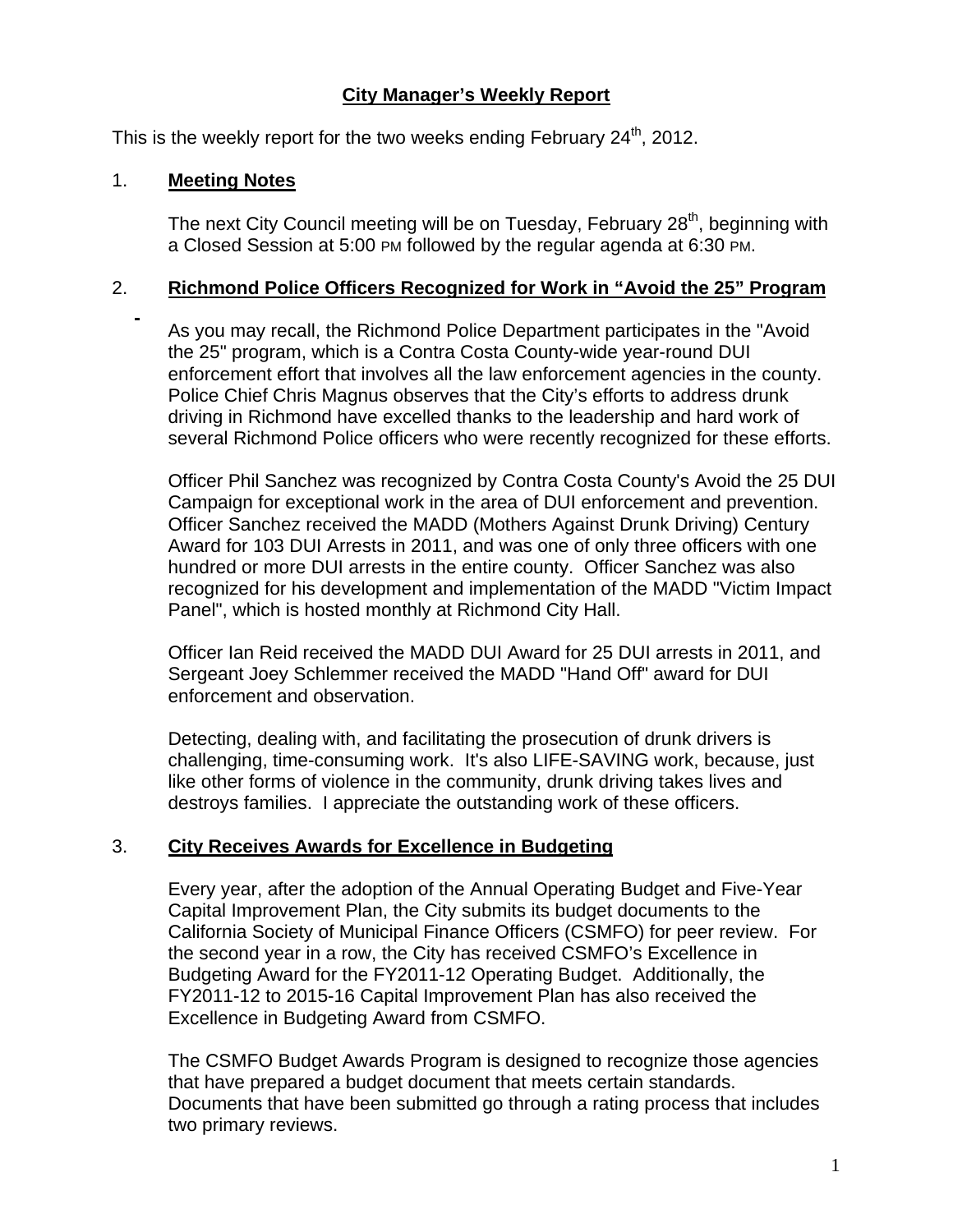The two budget documents can be found on the City's website at: http://www.ci.richmond.ca.us/index.aspx?nid=183

# 4. **2011 Comprehensive Annual Financial Report Issued**

The Finance Department has issued the 2011 Comprehensive Annual Financial Report (CAFR). The PDF version of the report is available on the City's website at http://www.ci.richmond.ca.us/index.aspx?nid=1000. This report presents the financial position and the results of the City's operations for the fiscal year ending June 30, 2011, and the cash flows of its proprietary fund types for the end of the fiscal year.



# 5. **Via Verdi Emergency Response Award**

The City of Richmond received an award from the Northern California Chapter of the American Public Works Association (APWA) for its work on the Via Verdi Culvert Collapse Emergency Response Project.

The project award was in the Disaster or Emergency Construction category and was presented to the City of Richmond at the APWA Northern California Chapter Annual Award Banquet on Thursday, February 23<sup>rd</sup>. The work that was acknowledged by the award included the emergency response to the Via Verde catastrophic culvert collapse on April  $15<sup>th</sup>$ , 2010; the subsequent soil stabilization and temporary bridge construction; the construction of a bypass road through private property adjacent to the sinkhole; and construction of an open channel for conveyance of San Pablo Creek. This work was completed in the fall of 2010. Tawfic N. Halaby, Associate Civil Engineer, accepted the award on behalf of the City, and provided a presentation to the attendees on this project.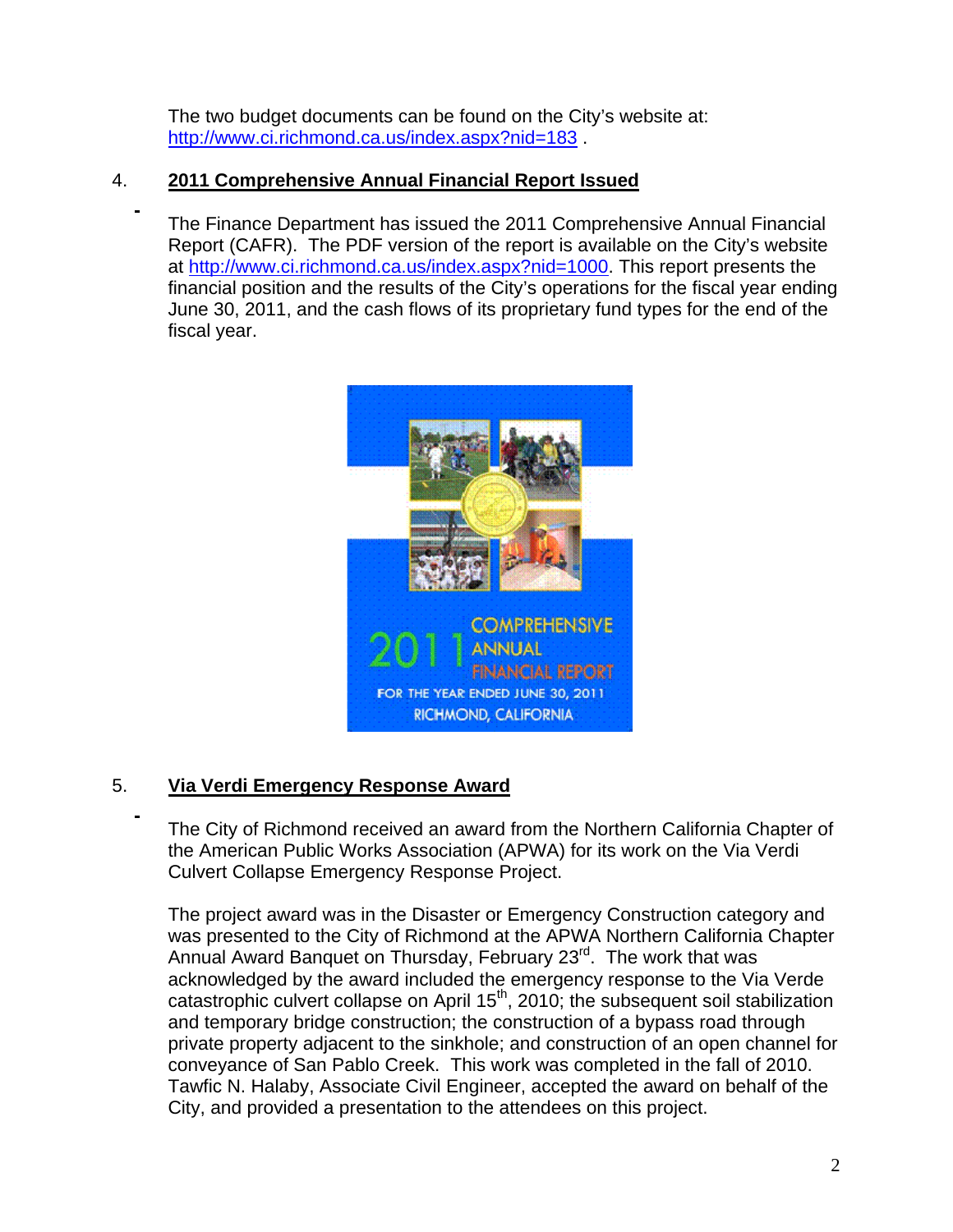

The Via Verdi project team accepts the award: Carman Ng, Franz Haidinger, Tawfic Halaby, Ryan Shafer, Marty Martin, and Jason Drew. Absent: Edric Kwan (City Engineer), Evan Reis.

## 6. **Richmond Youth on Course Golf Program**

As part of the Northern California Golf Association's Youth on Course golf program, 21 kids from the Richmond Youth on Course golf program were transported to Pebble Beach on February 11<sup>th</sup> and 12<sup>th</sup>, to take part in the Chevron-sponsored STEM (Science Technology Engineering Math) Zone on the No. 3 hole at Pebble Beach National Pro-Am Golf Tournament. In the "Zone", students learned about the science of golf (aerodynamics, slope and acceleration), and participated in a mock broadcast of the golf tournament on a replica golf channel. In addition, the kids had the opportunity to walk the golf course and witness tournament play from golfers Tiger Woods, Phil Mickelson, Jim Harbaugh and many others. Chaperones from Richmond Youth on Course participating partners accompanied the kids each day. The participating partners are the Richmond Office of Economic Development, the Richmond Recreation Department, Richmond PAL, West Contra Costa Salesian Boys & Girls Club, the Richmond YMCA, and Girls, Inc.

The Richmond Youth on Course golf program is a unique partnership with Northern California Golf Association Foundation, the Richmond Country Club and the participating partners listed above. The Richmond Youth on Course golf program uses golf as a medium for teaching life skills to at-risk kids. In addition to learning the game of golf, the participants have to complete a class that teaches values like honesty, responsibility and perseverance. As of February  $2^{nd}$ , the Richmond Youth on Course golf program had 26 participants enrolled in the program.

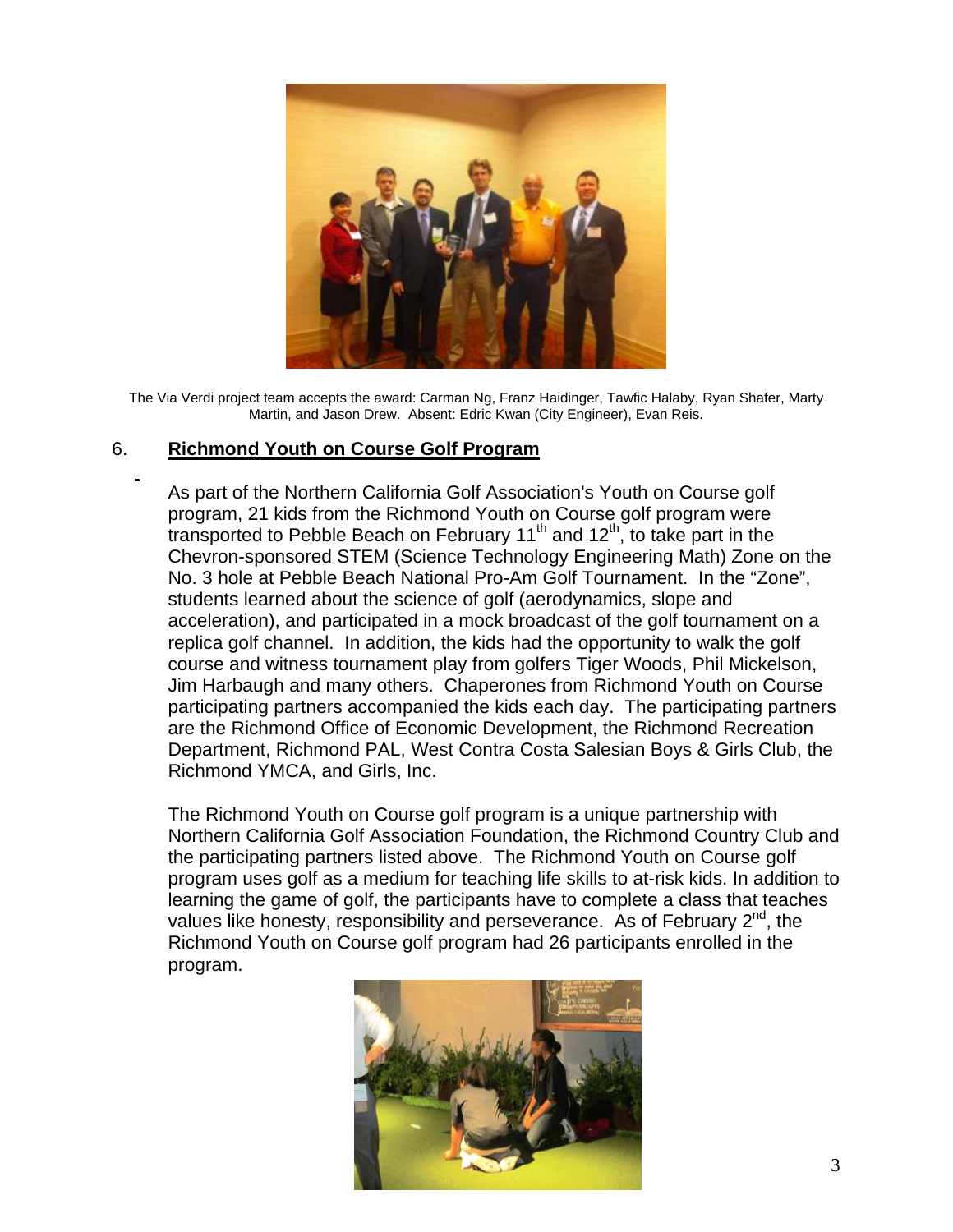

# 7. **City Reduces Its Consumption Of Paper By 28%**

City staff's Government Efficiency Committee meets weekly to review and plan strategies to achieve efficiencies in the City's operations. One plan that has proven effective is an overall reduction in paper usage. Since 2010, the City has effectively reduced its paper costs by 28%, with the greatest reduction, of 22%, occurring in 2011. The paper reduction strategies that have been implemented include:

- Eliminating over one-quarter of the City's desktop printers;
- Setting up copiers/printers to default duplex printing;
- Reducing agenda packet printing by 50%;
- Setting up fax to e-mail and e-mail to fax rather than using print media; and
- Posting budget books, CAFR, and other financial reports to the internet.

The Committee continues to seek ways in which additional savings can be achieved.

## 8. **Foreclosure Prevention Workshop**

On Saturday, February, 25<sup>th</sup>, from 10:00 AM to 2:00 PM, SparkPoint is hosting a free workshop on foreclosure prevention and will provide loan modification assistance. The workshop will be held at Brighter Beginnings at 2727 Macdonald Avenue in Richmond. Those interested in attending must bring specific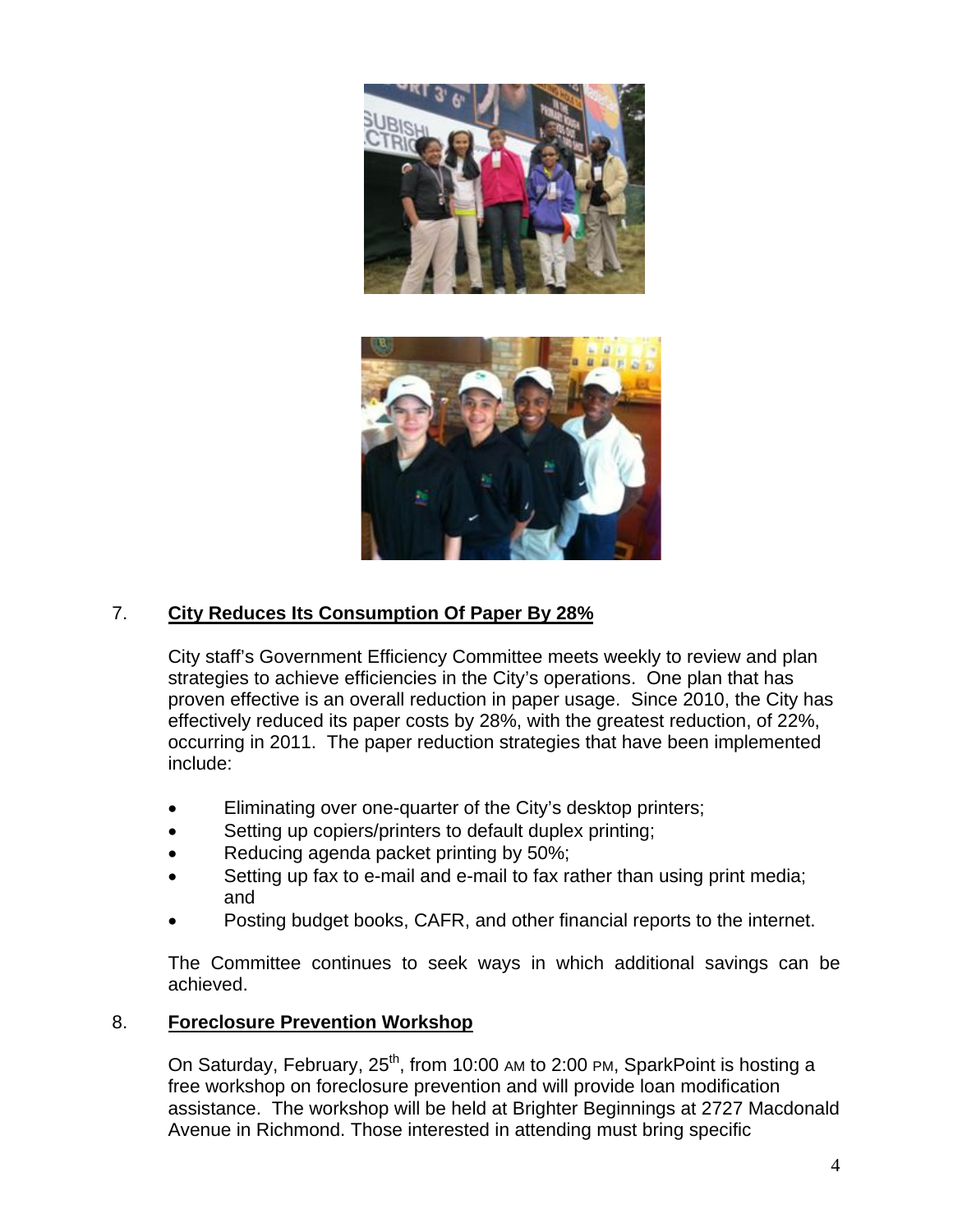documentation (a list can be found on the web site) and pre-register at (510) 237- 6459 x11 or at www.eastbaynhs.org. All SparkPoint services are free to the public.

# 9. **East Bay Home Preservation**

On March  $7<sup>th</sup>$  and  $8<sup>th</sup>$ , from 9:00 AM to 7:00 PM, Wells Fargo will host the East Bay Home Preservation Workshop at the Craneway Pavilion at 1414 Harbour Way South. The workshop will be held for Wells Fargo and Wachovia Home Mortgage customers facing mortgage payment challenges. It is an opportunity for customers to confidentially discuss their financial concerns and options with bank representatives. Plus, customers will get the opportunity to see if they are eligible for a loan modification under the government's Home Affordable Modification Program. Pre-registration by March 5th is encouraged, and walk-ins are welcome. For more information and to register please go to at www.wfhmevents.com/leadingthewayhome or call *1-800-405-8067*

# 10. **Recent Residential Structure Fires in Richmond**

# Wednesday, February 15<sup>th</sup>, 2012

At 11:02 AM, 3 Engines, 1 Truck Company, 1 Battalion Chief from the Richmond Fire Department, 1 Battalion Chief from El Cerrito Fire and 1 Engine from Contra Costa Fire Protection District responded to a reported residential structure fire at 901 31<sup>st</sup> Street in Richmond, with Engine 66 arriving at the scene first to report a fully involved residential structure. The occupant of the home was able to evacuate prior to Fire Department arrival, but one occupant sustained a minor injury. There were no injuries reported to fire personnel. The fire was extinguished utilizing the first alarm resources and confined to the structure at 901 31<sup>st</sup> Street with minor damage to an exposed garage next door. The residents of the home were displaced, and Red Cross was called to assist the family. The origin of the fire was in the front bedroom area, and the cause is under investigation.



Fire at 31<sup>st</sup> St. and Esmond Ave.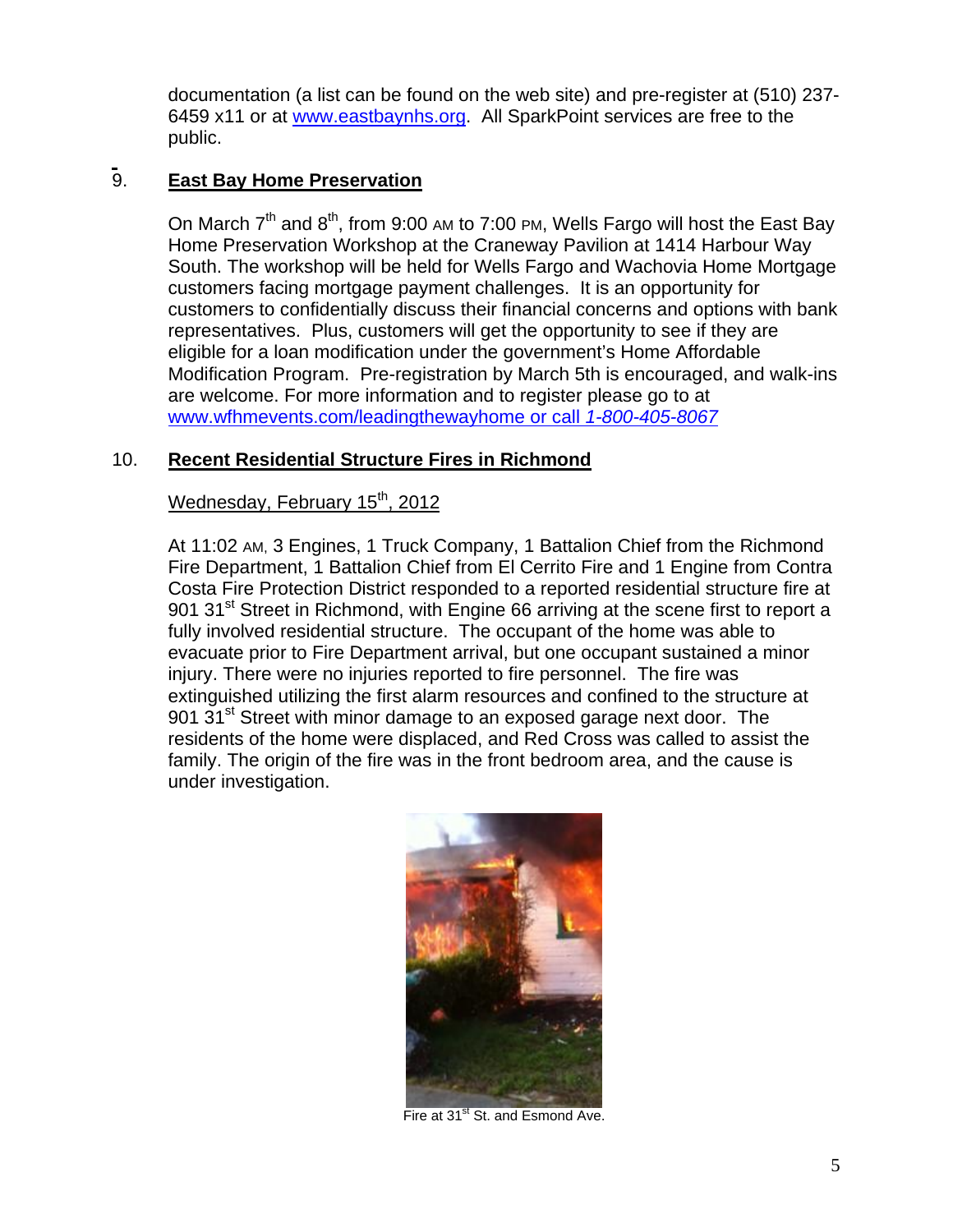# Thursday, February 16<sup>th</sup>, 2012

At 01:21 AM, 3 Engines, 1 Truck Company, 1 Battalion Chief from the Richmond Fire Department, 1 Engine from El Cerrito Fire Department, and 1 Battalion Chief from El Cerrito responded to a reported residential structure fire at 5303 Columbia Avenue in Richmond. Engine 64 arrived at the scene first and reported light to moderate smoke showing from two sides of a single story duplex. The occupants of the 2 units of the duplex were able to evacuate prior to our arrival, and there were no injuries to the residents or fire personnel. The fire was extinguished utilizing first alarm resources and was confined to the kitchen area of the unit. The interior kitchen area of the residence and its contents sustained significant fire damage, but firefighters were able to save the home and its contents. Two adults and 2 children were displaced from their home by this fire and the Red Cross was called in to assist them. The origin of the fire was in the kitchen area and the cause is unintentional and accidental.

#### Monday, February 20<sup>th</sup>, 2012

At 9:30 PM, fire units from the Richmond, El Cerrito, and Contra Costa County Fire Departments responded to a structure fire at the Baja Tire and Auto Repair Shop at 1401 Cutting Boulevard on the corner of Cutting Boulevard and Marina Way South. A total of 5 Engines, 2 Trucks, and 3 Battalion Chiefs were on the scene of this incident. Engine 67 arrived first and reported heavy black smoke showing from the front of the structure. The occupants in the living space above the tire shop evacuated themselves prior to the Fire Department's arrival. One resident received moderate smoke inhalation and was treated by an American Medical Response ambulance on the scene. There were no firefighter injuries reported. The fire was confined to the building and extinguished with the first alarm assignment. The living area above the tire shop suffered minor smoke and fire damage, with the garage structure and its contents sustaining significant fire damage. The owner of the tire shop secured the property but will be displaced for an unspecified period of time. The cause of this fire is under investigation by the City's Fire Inspector.



Fire at 31<sup>st</sup> St. and Esmond Ave.

## 11. **Recreation Receives CPRS Award for Youth Program**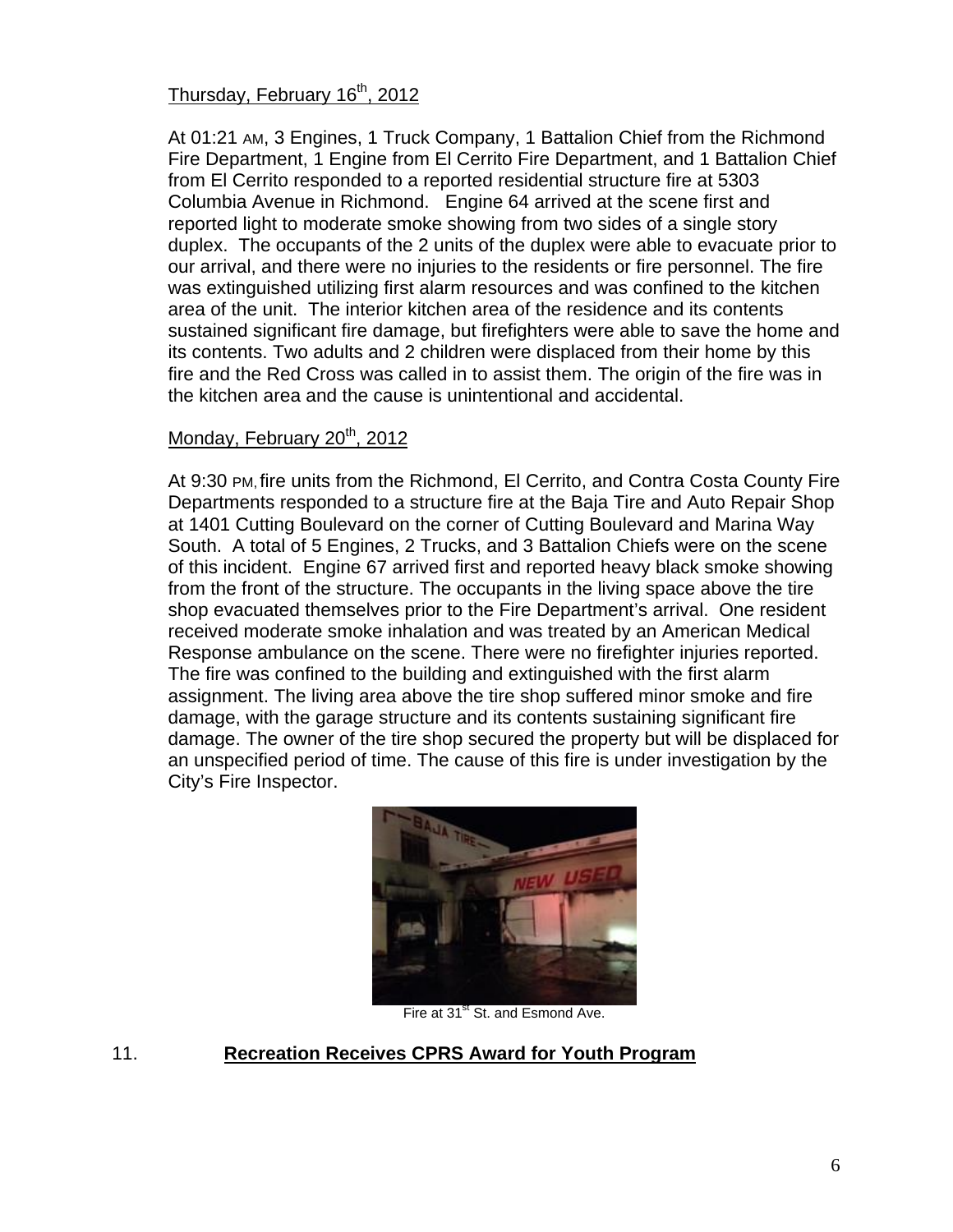The Recreation Department is the proud recipient of the California Parks and Recreation Society (CPRS), District 3, Outstanding Program in Parks and Recreation Award for its Youth Outdoor Program.

The Youth Outdoor Program offers youth the opportunity to experience the beauty of the great outdoors. With the experience comes an education about protecting and preserving our natural resources. The message for an activity can be about recycling or why we stay on designated trails. The most important aspect of this program is the effort to help the youth in the community learn to make better choices and stay healthy. Healthy lunches and snacks combined with the outdoor experience gives them hands-on knowledge of how healthy they can be with positive choices.

This past year, the program participants had the opportunity to experience a ropes course, visit the Boreal Snow Park to enjoy a day of tubing, go sailing on the San Francisco Bay, mountain biking in Marin, camping at various locations, hiking at East Bay Regional Parks, and white water rafting down the American River.

This award marks the fourth CPRS, District 3, award the Recreation Department has received, its second for Outstanding Program. The department has also been granted a CPRS State Award, Outstanding Aquatic Facility Design, for the Richmond Plunge.

## 12. **Public Works Updates**

Parks and Landscaping Division: Crews completed the installation of a new sewer and water line for the little league field in Nicholl Park; landscaping rehabilitation and mulching along Carlson Boulevard and Crescent Park; general clean up and weed abatement along San Pablo Avenue in the Hilltop area; vegetation management at BART and Transit Village; repaired bleachers and backstop in Atchison Park; and planted Passion vines along the railroad fence line on Carlson Boulevard.



This week, crews began the shrub pruning and weed abatement in Tiller Park; sound wall landscape maintenance on San Luis; vegetation maintenance along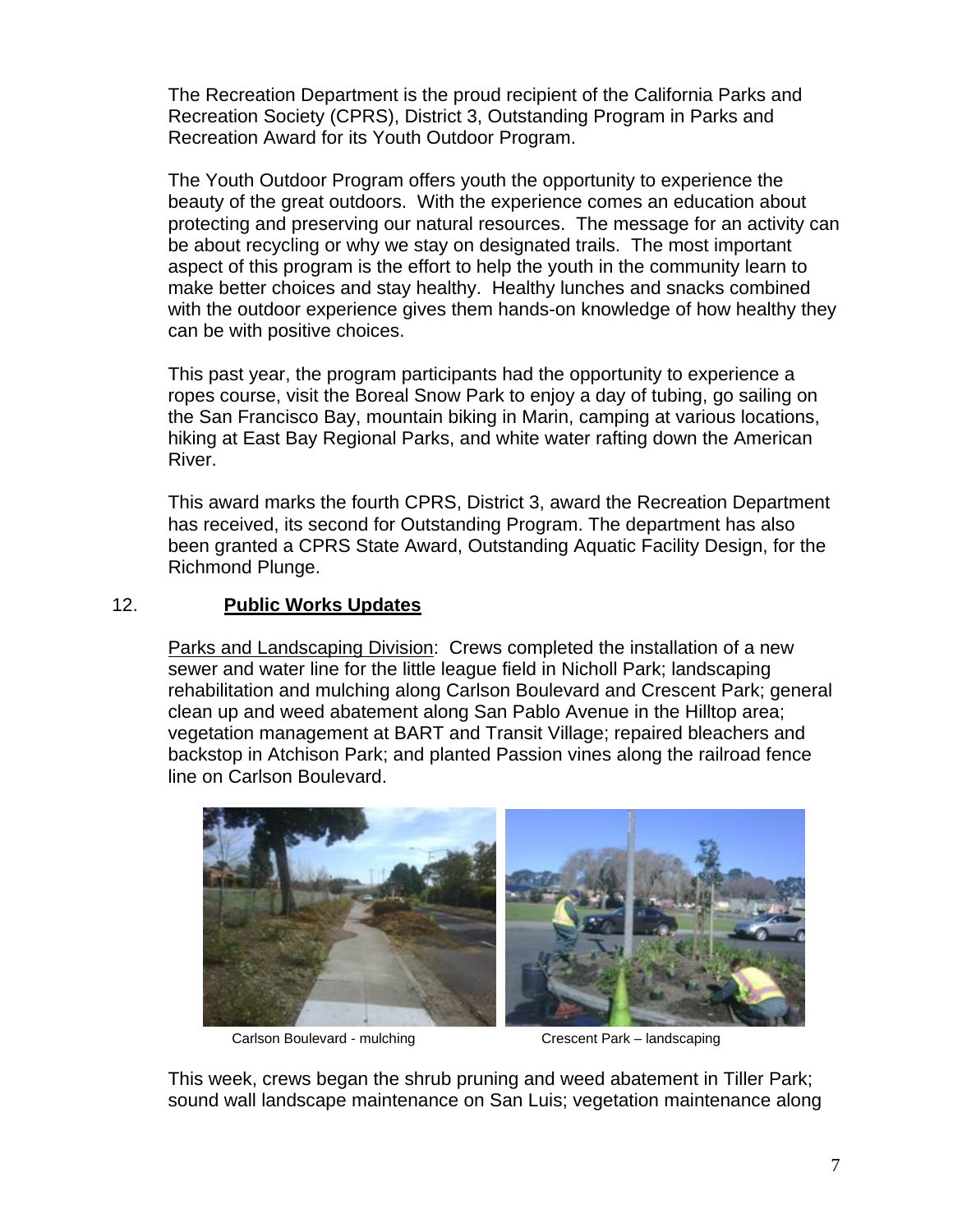Richmond Parkway; turf renovation at Marina Green; and landscape maintenance along Marina Bay Parkway.

The tree crew trimmed trees to prepare for paving in Booker T. Anderson Park and for the Police Department in the 5000 block of Hartnett Avenue and the 4000 block of Fleming Avenue. Trees were also cut and trimmed along Tehama and Marine Avenues; at the intersection of 37th and Ohio; on the 5000 block of Clinton, and 1300 block of Merced.

Crews performed landscape maintenance along the Bay Trail from Shimada Park to Vincent Park; continued backstop repairs at Atchison Park; turf maintenance at Country Club Vista Park, Bay Vista Park and Parchester Park; and turf renovation at Southside Park.



Parks partnered with Goats R Us and brought in 300 goats to the Point Molate area to support noxious weed and vegetation control.

Facilities Maintenance Division: The carpenters repaired the entrance doors of Nevin Community Center; repaired the stairway and built a document cabinet in the Main Library; replaced the countertops in the Point Richmond Community Center; refurbished the cabinet doors and drawers in Fire Station 66; repaired the pocket doors in Fire Station 64; installed north side doors to the equipment room in the Plunge; and completed Facility Condition Index reports for all the community centers. The roof replacement at Fire Station 61 is approximately 50% complete. Fire Station 66 is scheduled for final inspection next week.



Main Library Entry Cabinet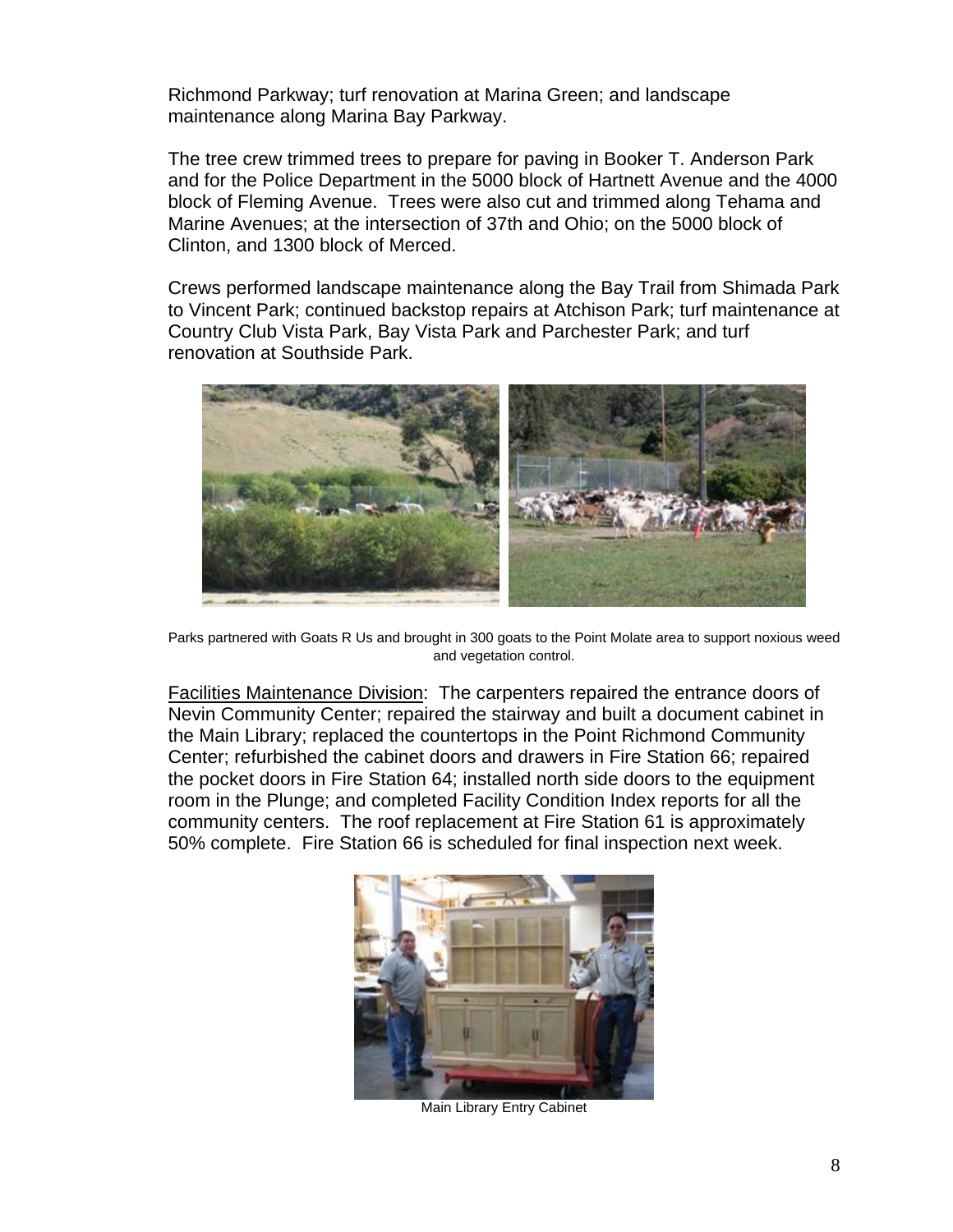The painters completed painting the dorms at Fire Station 66; touched up the columns and restained the paneling in the Research Room in the Main Library; painted the face of Bayview Branch Library; restored the ceiling from water damage from the upstairs broken pipes in KCRT; and painted the air handling room in Employment and Training.

The carpenters installed doors in the north side equipment room in the Plunge; repaired doors in the City Manager's conference room and the southeast entrance of the Recreation Complex; and installed a new base board at the Point Richmond Community Center.

The stationary engineers repaired a broken grate at the Plunge; replaced an HVAC #2 condenser motor at 440 Civic Center Plaza; installed a new sink and faucet in the Point Richmond Community Center; replaced an exhaust fan in Fire Station 63; repaired the heater in Booker T. Anderson Community Center; and repaired the flush valves in Fire Station 67.

The stationary engineers repaired the air filters in the air handler and cleaned the return air plenums in Employment and Training; replaced the garbage disposal in May Valley Community Center; and, resolved a gas leak issue in Fire Station 63.

The utility workers continued addressing safety issues at the Senior Annex Center and the Recreation Complex.

The electricians repaired the women's suit spinner and the sign lights at the Plunge; repaired the Auditorium stage lighting control panel; programmed the new solar speed sign on Richmond Parkway; replaced street light pole in Point Isabel Dog Park; restored power to eight (8) street lights along Richmond Parkway between Barrett and Pennsylvania; repaired the parking lot lights at Fire Station 63; relamped lights in the Easter Hill area; and repaired electrical-related safety inspection items in the Auditorium.

The electricians discovered new wire theft locations at Country Club Vista and Marina Bay Parkway. Wire theft investigation and repairs were performed at the elevated section of Richmond Parkway and Ohio Avenue. In Country Club Vista, 24 boxes affecting 24 lights were closed and sealed. Attempts of potential wire theft were identified on Atlas Road. Repairs were performed on the security lights in Fire Station 63, the underpass lights on Barrett Avenue and Marina Way, and the gates of the DiCon Building.

Streets Division: Crews grinded and paved South 23<sup>rd</sup> Street from Cutting Boulevard to Ohio Avenue in the northbound and southbound directions. Class A pothole patching is ongoing.

This week crews paved Wilson Avenue, 43<sup>rd</sup> and 44<sup>th</sup> Streets and continued Class A patching potholes.